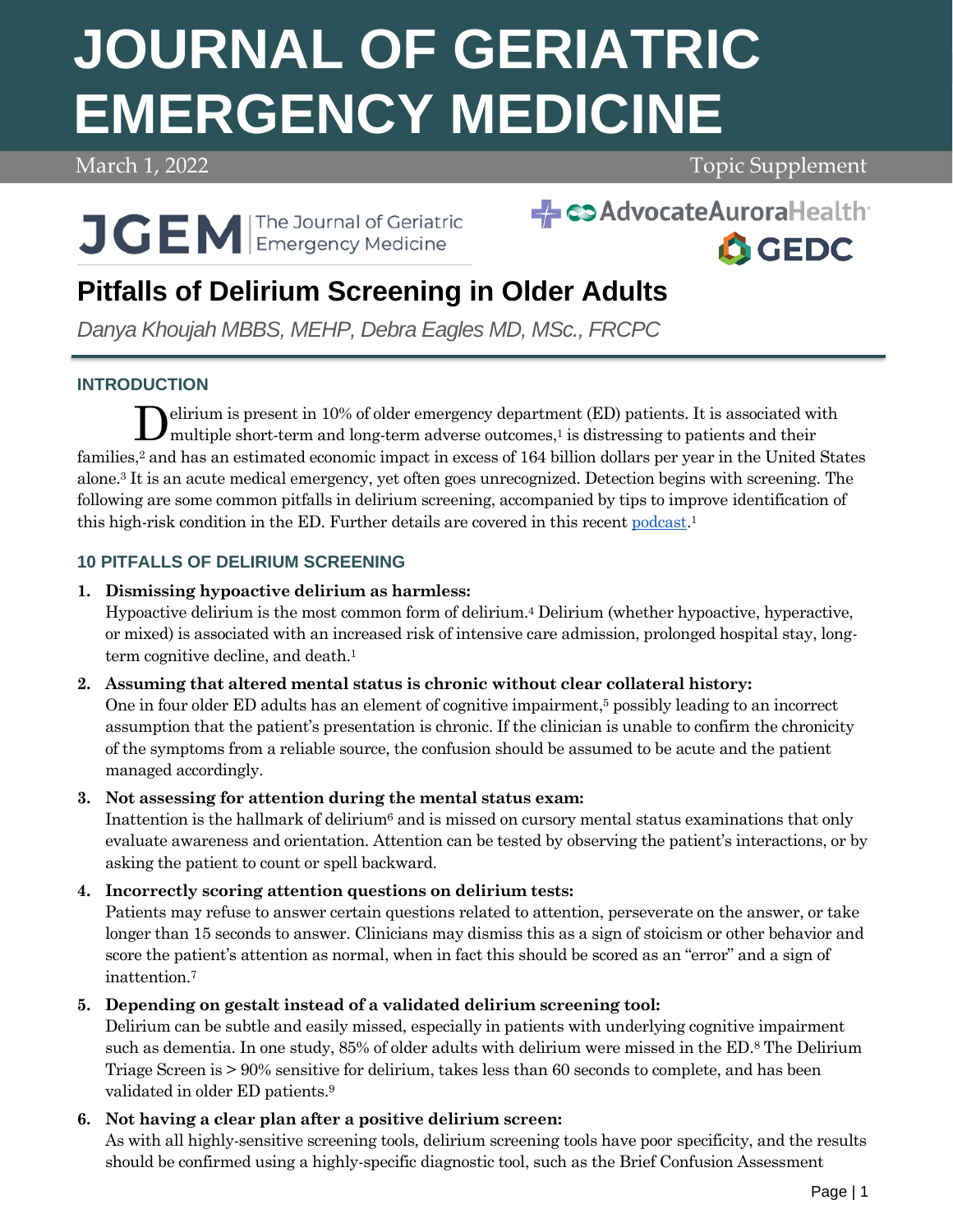Method (b-CAM) or the  $4AT.^{9,10}$  A search for the cause(s) should ensue, such as an underlying infection, polypharmacy, dehydration, or metabolic abnormality.

**7. Instituting a delirium screening protocol for all older adults in limited-resource environments:**

Screening requirements that overwhelm the local resources are unlikely to be met. Focusing screening efforts on high-risk individuals, such as the oldest old or those with baseline cognitive impairment, may have a better yield.<sup>11</sup>

**8. Not communicating the concern for delirium to other team members, including the inpatient team:**

Delirium management is a multidisciplinary intervention. When delirium is not diagnosed in the ED, it is also missed by the inpatient team. Poor communication during transitions of care may halt management efforts.

#### **9. Not implementing delirium prevention protocols:**

Iatrogenic delirium can develop in high-risk patients during their ED stay and may be ameliorated by simple interventions such as adjusting the lighting to the time of the day, frequent reorienting, encouraging the presence of caregivers at the bedside, and administering home medications on time (if not contraindicated.)

#### **10. Evaluating for delirium only at the beginning of the ED encounter:**

Screening for delirium only on presentation will miss patients who have delirium for two reasons:

- by definition, delirium is fluctuating.
- some patients do not present with delirium but rather develop it during their ED stay. Continued vigilance about diagnosing delirium is necessary to avoid missing the diagnosis.

### **CONCLUSION**

We hope that sharing these pitfalls will increase clinicians' comfort and performance in screening for delirium in their older ED patients. The first step in improving care and outcomes in older ED patients suffering from delirium is recognition of this devastating syndrome. Delirium detection will only increase when a systematic approach at both the clinician and healthcare system level is adopted. Further details can be found in this [article.](https://pubmed.ncbi.nlm.nih.gov/33863460/)<sup>1</sup>

#### **KEYWORDS**

Delirium, confusion, polypharmacy, mental status, infection

#### **AFFILIATIONS**

| Danya Khoujah MBBS,<br><b>MEHP</b> | Attending Physician, University of Maryland Upper Chesapeake Medical Center<br>Adjunct Volunteer Assistant Professor, University of Maryland School of Medicine<br>Department of Emergency Medicine<br>Baltimore, MD                                     |
|------------------------------------|----------------------------------------------------------------------------------------------------------------------------------------------------------------------------------------------------------------------------------------------------------|
| Debra Eagles MD, MSc               | Associate Professor, Department of Emergency Medicine, University of Ottawa<br>Associate Professor, School of Epidemiology and Public Health, University of Ottawa<br>Associate Scientist, Ottawa Hospital Research Institute<br>Ottawa, Ontario, Canada |

#### **AUTHOR CONTRIBUTIONS**

Both authors contributed to the conceptualization, writing, and revision of this article.

*Sponsor Role:* There were no sponsors of this work.

*Funding:* There was no funding for this work.